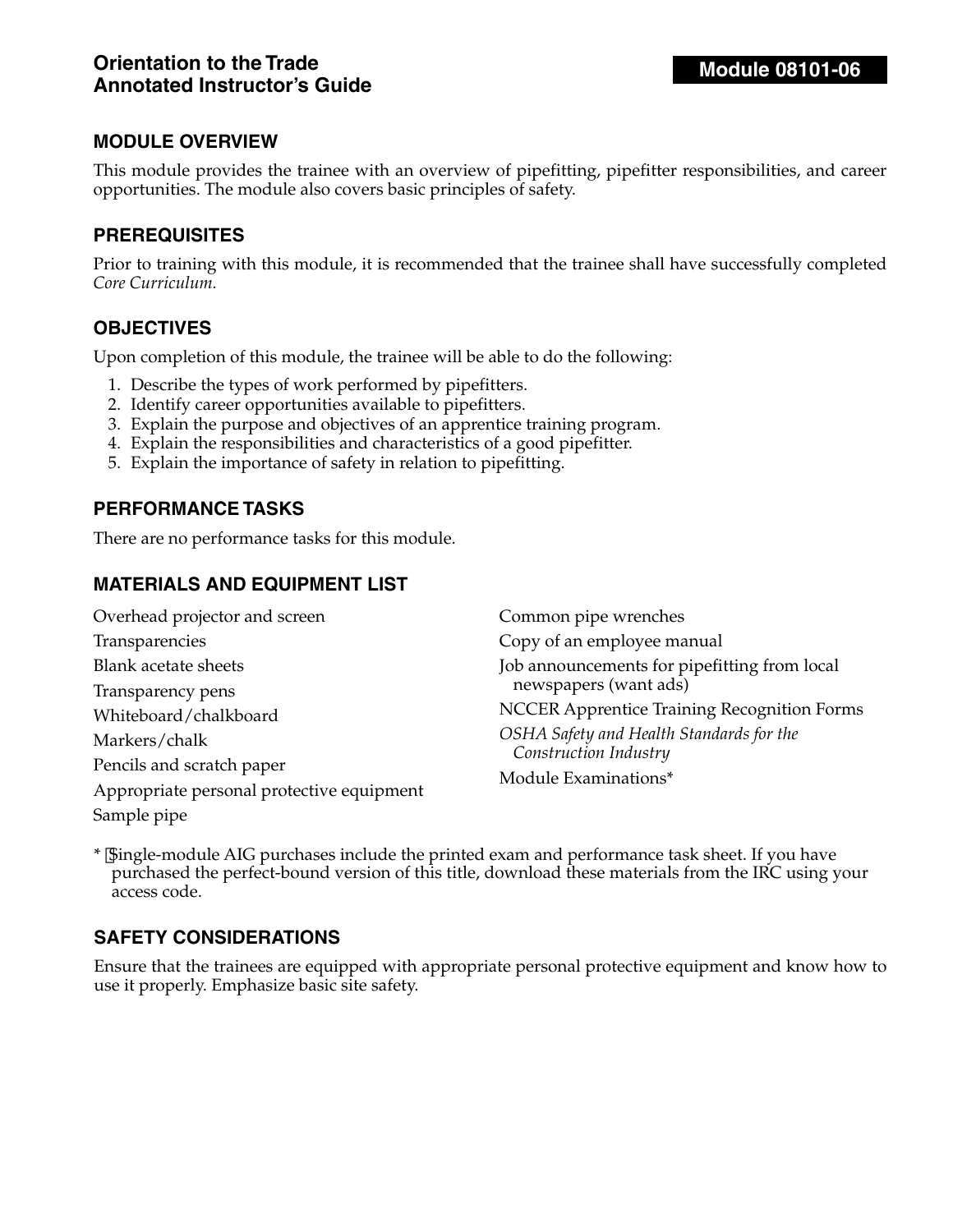## **ADDITIONAL RESOURCES**

This module is intended to present thorough resources for task training. The following reference works are suggested for both instructors and motivated trainees interested in further study. These are optional materials for continued education rather than for task training.

*The Pipefitters Blue Book*, Latest Edition. W.V. Graves. Webster, TX: Graves Publishing Company. *The Pipefitters Handbook,* 3rd Edition. Forrest R. Lindsey. New York, NY: Industrial Press.

## **TEACHING TIME FOR THIS MODULE**

An outline for use in developing your lesson plan is presented below. Note that each Roman numeral in the outline equates to one session of instruction. Each session has a suggested time period of 2½ hours. This includes 10 minutes at the beginning of each session for administrative tasks and one 10-minute break during the session. Approximately 5 hours are suggested to cover *Orientation to the Trade*. You will need to adjust the time required for hands-on activity and testing based on your class size and resources.

| Topic                                                                                                                       | <b>Planned Time</b> |
|-----------------------------------------------------------------------------------------------------------------------------|---------------------|
| Session I. Orientation to the Trade                                                                                         |                     |
| A. Introduction                                                                                                             |                     |
| B. Pipefitting Work                                                                                                         |                     |
| C. Opportunities in the Trade                                                                                               |                     |
| D. Your Training Program                                                                                                    |                     |
| E. Responsibilities of the Employee                                                                                         |                     |
| Session II. Human Relations, Safety Roles, Review, and Module Examination                                                   |                     |
| A. Human Relations                                                                                                          |                     |
| B. Employer and Employee Safety Obligations                                                                                 |                     |
| C. Review                                                                                                                   |                     |
| D. Module Examination                                                                                                       |                     |
| 1. Trainees must score 70 percent or higher to receive recognition from NCCER.                                              |                     |
| 2. Record the testing results on Craft Training Report Form 200, and submit the<br>results to the Training Program Sponsor. |                     |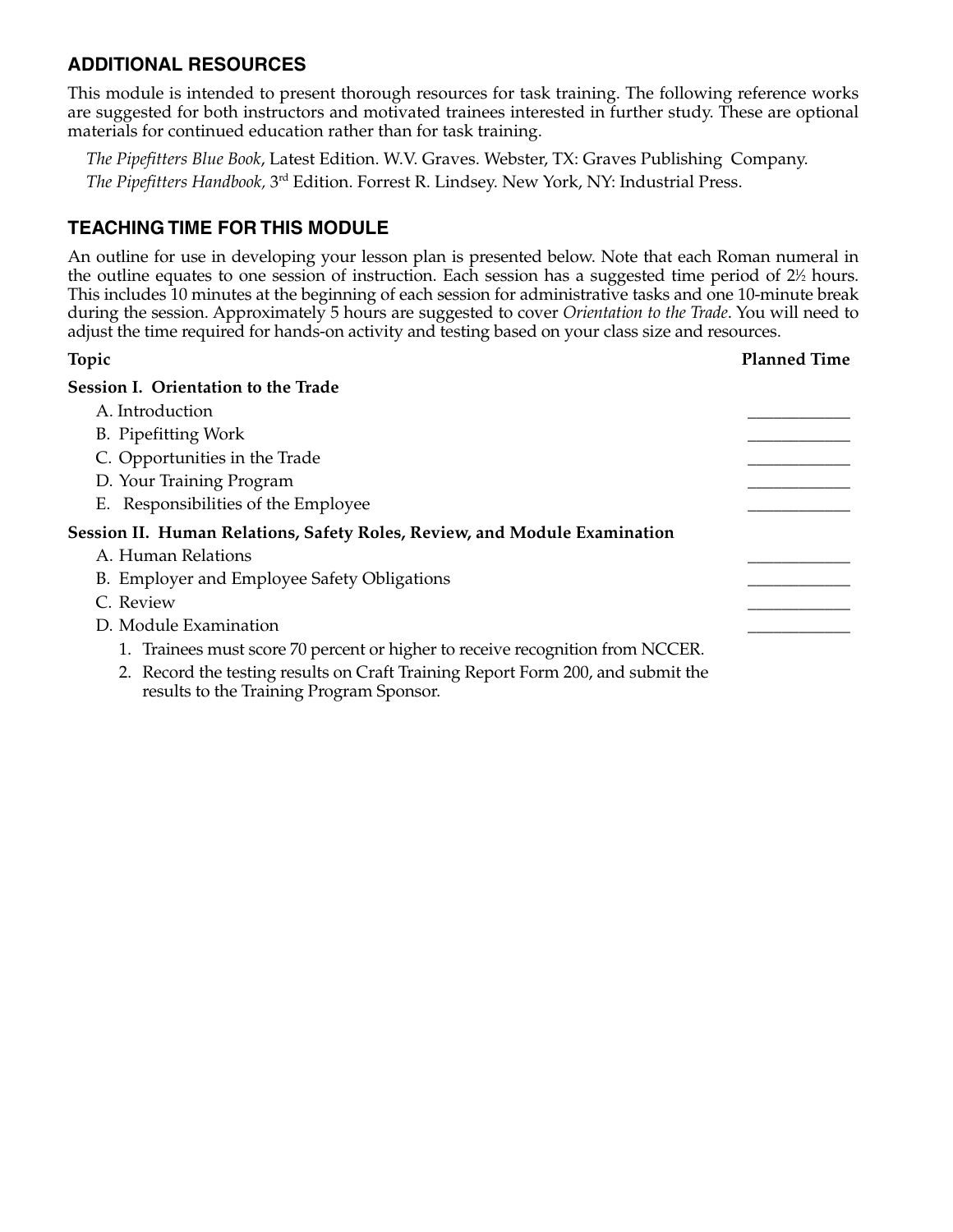This module covers general hand tool safety and procedures for identifying, selecting, inspecting, using, and caring for pipe vises and stands, pipe wrenches, levels, pipe fabrication tools, and pipe bending tools.

#### **PREREQUISITES**

Prior to training with this module, it is recommended that the trainee shall have successfully completed *Core Curriculum;* and *Pipefitting Level One*, Module 08101-06.

#### **OBJECTIVES**

Upon completion of this module, the trainee will be able to do the following:

- 1. Describe the safety requirements that apply to the use of pipefitter hand tools.
- 2. Explain how to properly care for selected pipefitter hand tools.
- 3. Demonstrate how to safely and properly use selected pipefitter hand tools.
- 4. Identify tools and state their uses.
- 5. Use selected hand tools.

#### **PERFORMANCE TASKS**

Under the supervision of the instructor, the trainee should be able to do the following:

- 1. Identify various pipefitting hand tools.
- 2. Secure a section of pipe in a vise and pipe stand.
- 3. Properly use:
	- Straight pipe wrenches
	- Offset pipe wrenches
	- Chain wrenches
	- Strap wrenches
- 4. Properly use:
	- Laser level
	- Torpedo and larger levels
	- Tubing water level
	- Center finder
- 5. Check square and level:
	- Turn tongue 180 degrees from where it was
	- Flip level to ensure it is level

#### **MATERIALS AND EQUIPMENT LIST**

| Overhead projector and screen | Appropriate personal protective equipment       |
|-------------------------------|-------------------------------------------------|
| Transparencies                | Assorted diameters of pipe                      |
| Blank acetate sheets          | Assorted diameters of tubing at various lengths |
| Transparency pens             | Conduit                                         |
| Whiteboard/chalkboard         | Chain vises                                     |
| Markers/chalk                 | Yoke vises                                      |
| Pencils and scratch paper     | Strap vises                                     |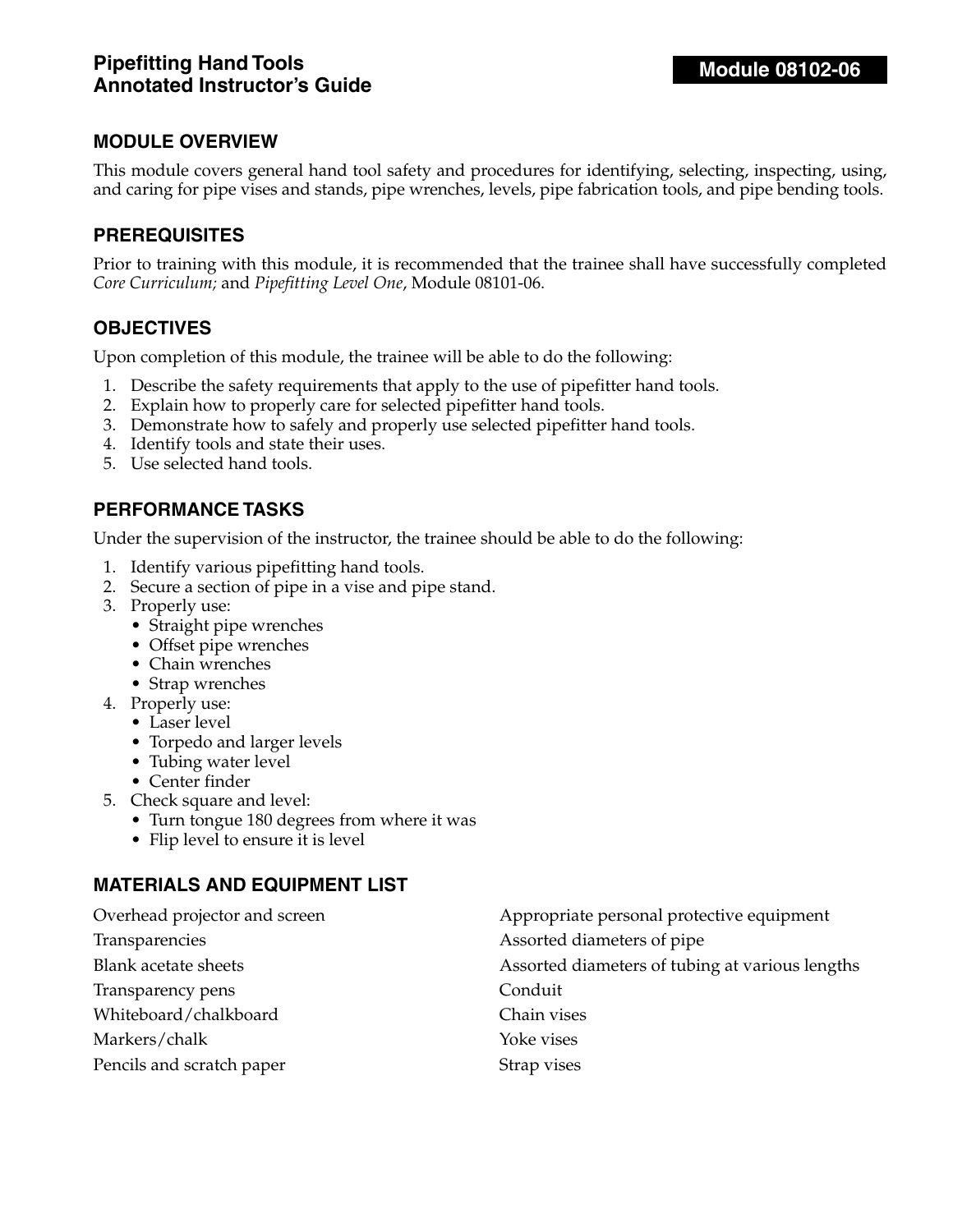| Various jacks, stands, rollers, and supports | Hi-Lo gauges                   |
|----------------------------------------------|--------------------------------|
| Straight pipe wrenches                       | Wraparounds                    |
| Offset pipe wrenches                         | Drift pins                     |
| Compound leverage wrenches                   | Two-hole pins                  |
| Chain wrenches                               | Flange spreaders               |
| Pipe tongs                                   | <b>Hacksaws</b>                |
| Strap wrenches                               | Hacksaw blades                 |
| Open-end wrenches                            | Soil pipe cutters              |
| Adjustable wrenches                          | Tube and pipe cutters          |
| Framing levels                               | Manual pipe reamers            |
| Torpedo levels                               | Hand pipe and bolt threaders   |
| Laser levels                                 | Die heads                      |
| Tubing water levels                          | Thread gauges                  |
| Framing squares                              | Pipe extractors                |
| Pipefitter's squares                         | Pipe taps                      |
| Combination tri squares                      | Spring tube benders            |
| Center finders                               | Lever compression tube benders |
| Straight butt welding clamps                 | Manual benders                 |
| Flange welding clamps                        | Hammer type flaring tools      |
| T-joint welding clamps                       | Screw-in type flaring tools    |
| Elbow welding clamps                         | Module Examinations*           |
| Shop-made aligning dogs                      | Performance Profile Sheets*    |

\* Single-module AIG purchases include the printed exam and performance task sheet. If you have purchased the perfect-bound version of this title, download these materials from the IRC using your access code.

# **SAFETY CONSIDERATIONS**

Ensure that the trainees are equipped with appropriate personal protective equipment and know how to use it properly. This module requires trainees to use hand tools. Emphasize basic hand tool safety.

## **ADDITIONAL RESOURCES**

This module is intended to present thorough resources for task training. The following reference work is suggested for both instructors and motivated trainees interested in further study. This is optional material for continued education rather than for task training.

*Tools and Their Uses*, Latest Edition. Naval Education and Training Program Development Center. Washington, DC: U.S. Government Printing Office.

#### **TEACHING TIME FOR THIS MODULE**

An outline for use in developing your lesson plan is presented below. Note that each Roman numeral in the outline equates to one session of instruction. Each session has a suggested time period of 2½ hours. This includes 10 minutes at the beginning of each session for administrative tasks and one 10-minute break during the session. Approximately 20 hours are suggested to cover *Pipefitting Hand Tools*. You will need to adjust the time required for hands-on activity and testing based on your class size and resources. Because laboratories often correspond to Performance Tasks, the proficiency of the trainees may be noted during these exercises for Performance Testing purposes.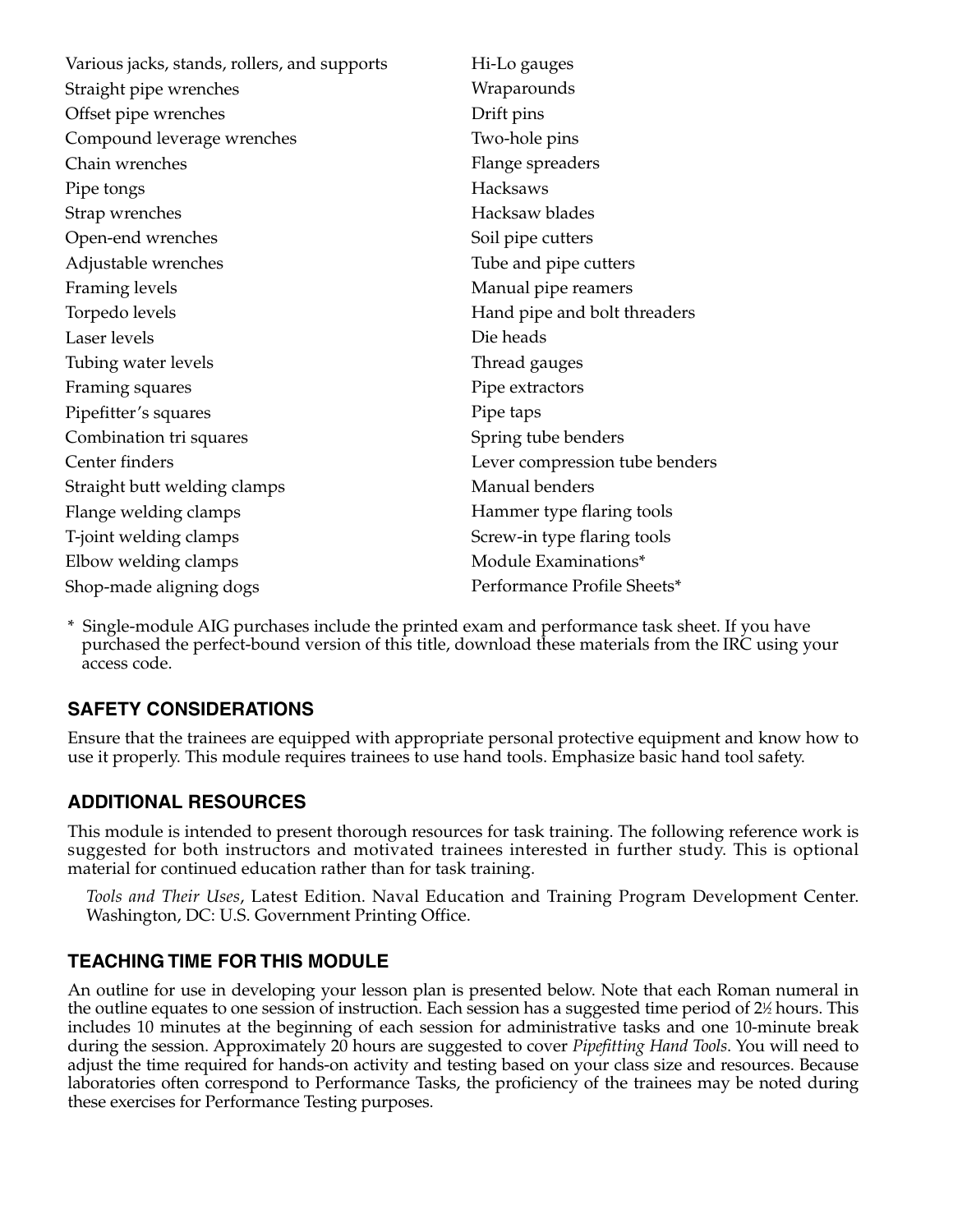| <b>Topic</b>                                                                                                                                                                                                                                | <b>Planned Time</b> |
|---------------------------------------------------------------------------------------------------------------------------------------------------------------------------------------------------------------------------------------------|---------------------|
| Session I. Introduction, Safety, Vises, and Stands                                                                                                                                                                                          |                     |
| A. Introduction                                                                                                                                                                                                                             |                     |
| B. Hand Tool Safety                                                                                                                                                                                                                         |                     |
| C. Vises and Stands                                                                                                                                                                                                                         |                     |
| D. Laboratory - Trainees practice securing a section of pipe in a stand.<br>This laboratory corresponds to Performance Task 2.                                                                                                              |                     |
| Sessions II and III. Pipe Wrenches and Levels                                                                                                                                                                                               |                     |
| A. Wrenches                                                                                                                                                                                                                                 |                     |
| B. Laboratory – Trainees practice using various types of wrenches.<br>This laboratory corresponds to Performance Task 3.                                                                                                                    |                     |
| C. Levels                                                                                                                                                                                                                                   |                     |
| D. Laboratory – Trainees practice using various types of levels.<br>This laboratory corresponds to Performance Task 4.                                                                                                                      |                     |
| <b>Session IV. Pipe Fabrication Tools</b>                                                                                                                                                                                                   |                     |
| A. Squares and Center Finders                                                                                                                                                                                                               |                     |
| B. Clamps                                                                                                                                                                                                                                   |                     |
| C. Gauges and Wraparounds                                                                                                                                                                                                                   |                     |
| D. Pins                                                                                                                                                                                                                                     |                     |
| E. Flange Spreaders                                                                                                                                                                                                                         |                     |
| <b>Sessions V and VI. Pipe Cutting Tools</b>                                                                                                                                                                                                |                     |
| A. Saws, Tube Cutters, and Pipe Cutters                                                                                                                                                                                                     |                     |
| B. Reamers and Threaders                                                                                                                                                                                                                    |                     |
| C. Extractors and Taps                                                                                                                                                                                                                      |                     |
| <b>Session VII. Benders and Flaring Tools</b>                                                                                                                                                                                               |                     |
| A. Benders                                                                                                                                                                                                                                  |                     |
| <b>B.</b> Flaring Tools                                                                                                                                                                                                                     |                     |
| C. Laboratory - Trainees practice fabricating pipe and checking square<br>and level. This laboratory corresponds to Performance Task 5.                                                                                                     |                     |
| Session VIII. Laboratory, Review, Module Examination, and Performance Testing                                                                                                                                                               |                     |
| A. Laboratory – Trainees identifying various pipefitting hand tools.<br>This laboratory corresponds to Performance Task 1.                                                                                                                  |                     |
| <b>B.</b> Review                                                                                                                                                                                                                            |                     |
| C. Module Examination                                                                                                                                                                                                                       |                     |
| 1. Trainees must score 70 percent or higher to receive recognition from NCCER.                                                                                                                                                              |                     |
| 2. Record the testing results on Craft Training Report Form 200, and submit the<br>results to the Training Program Sponsor.                                                                                                                 |                     |
| D. Performance Testing                                                                                                                                                                                                                      |                     |
| 1. Trainees must perform each task to the satisfaction of the instructor to receive<br>recognition from NCCER. If applicable, proficiency noted during laboratory<br>exercises can be used to satisfy the Performance Testing requirements. |                     |
| 2. Record the testing results on Craft Training Report Form 200, and submit the<br>results to the Training Program Sponsor.                                                                                                                 |                     |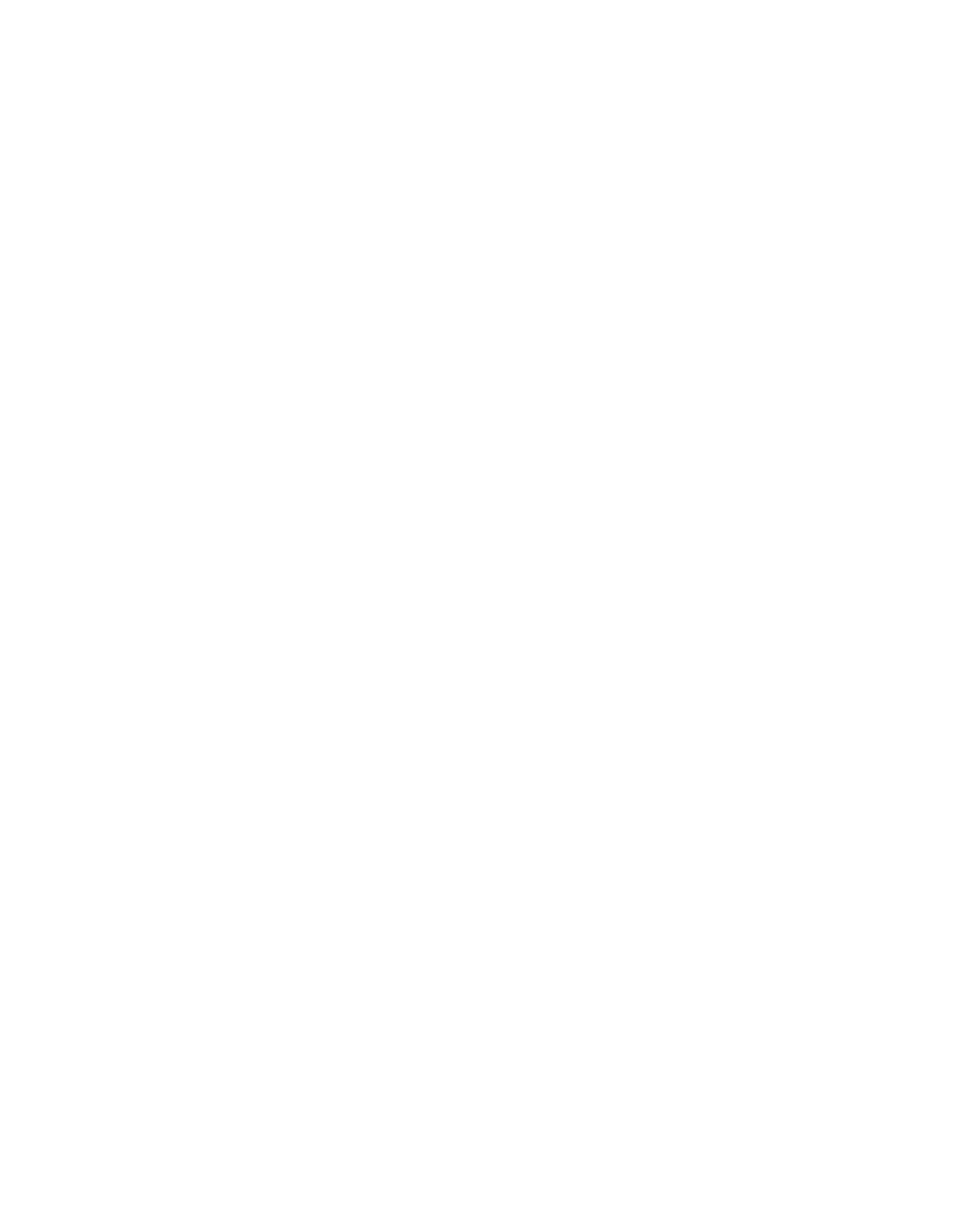This module identifies the hazards and explains general safety procedures that must be followed when using power tools, and explains specific guidelines for using electric and pneumatic power tools.

#### **PREREQUISITES**

Prior to training with this module, it is recommended that the trainee shall have successfully completed *Core Curriculum;* and *Pipefitting Level One*, Modules 08101-06 and 08102-06.

#### **OBJECTIVES**

Upon completion of this module, the trainee will be able to do the following:

- 1. State the safety procedures that must be followed when working with power tools.
- 2. Cut pipe using a portable band saw.
- 3. Identify and explain the uses of portable grinders.
- 4. Explain the proper and safe operation of machines used in pipe joint preparation:
	- Pipe threaders
	- Portable power drives
	- Pipe bevelers
- 5. Perform selected pipe joint preparation operations using power tools.

#### **PERFORMANCE TASKS**

Under the supervision of the instructor, the trainee should be able to do the following:

- 1. Cut pipe using a portable band saw (do not use threading machine).
- 2. Operate a portable grinder.
- 3. Replace dies in a threading machine.
- 4. Cut, ream, and thread pipe using a threading machine.
- 5. Cut and thread nipples using a nipple chuck.
- 6. Thread pipe using a portable power drive.
- 7. Identify several types of pipe bevelers.

#### **MATERIALS AND EQUIPMENT LIST**

| Overhead projector and screen             | Portable band saws and accessories                        |
|-------------------------------------------|-----------------------------------------------------------|
| Transparencies                            | Portable grinders and accessories                         |
| <b>Blank acetate sheets</b>               | Assorted lengths of 1-, $1\frac{1}{2}$ -, and 2-inch pipe |
| Transparency pens                         | Assorted lengths of 3-, 4-, and 6-inch pipe               |
| Whiteboard/chalkboard                     | Cut and beveled pipe                                      |
| Markers/chalk                             | Soapstone                                                 |
| Pencils and scratch paper                 | Band saw blades                                           |
| Appropriate personal protective equipment | Tripod chain vise                                         |
| Face shields                              | Wraparounds                                               |
| Gloves                                    | Grinding wheels                                           |
| Ground fault circuit interrupter          | Measuring tapes                                           |
| Abrasive saws                             | Spanner wrenches                                          |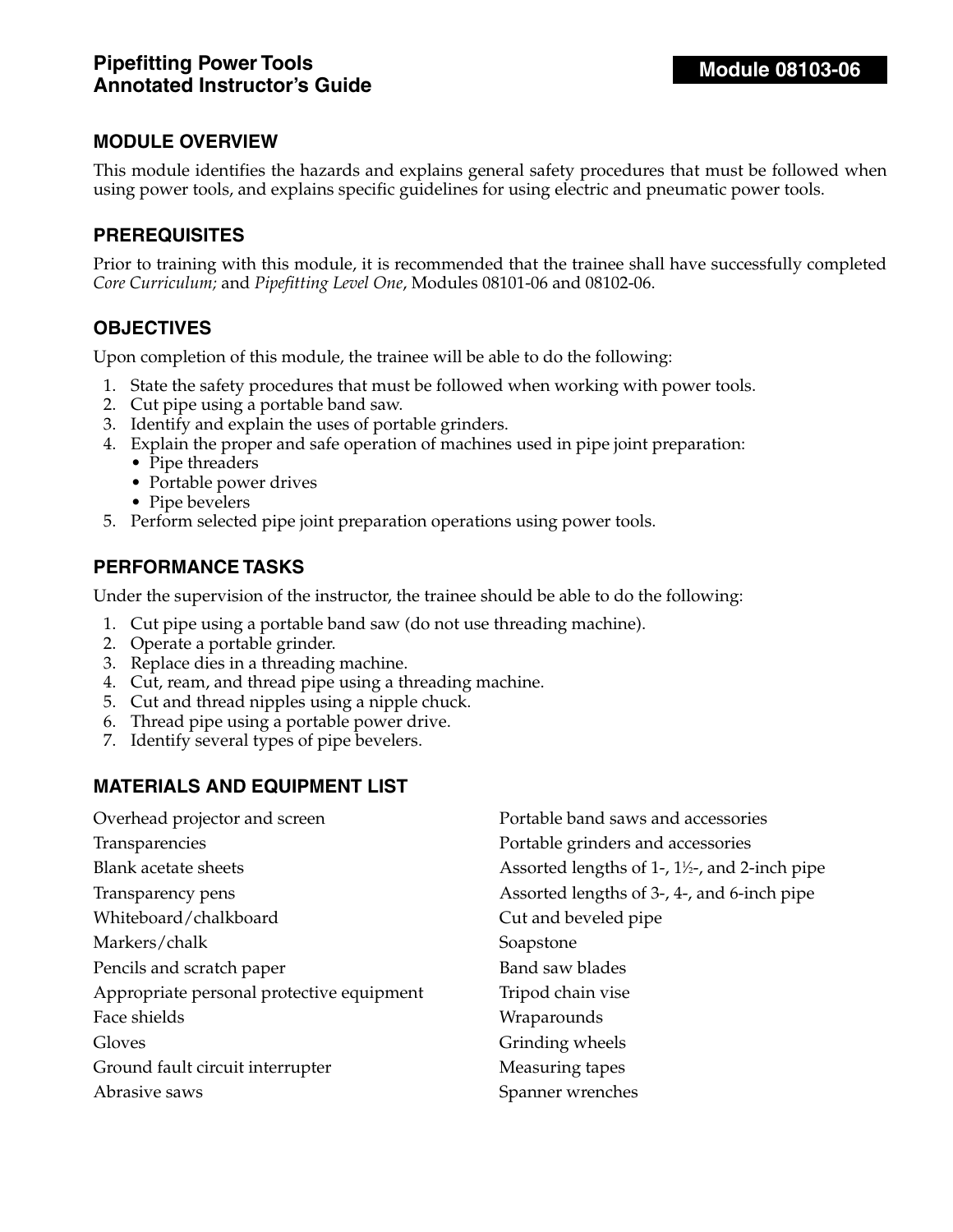| Geared threaders and accessories | Ridgid 535 power drive      |
|----------------------------------|-----------------------------|
| Thread cutting oil               | Pipe bevelers               |
| Nipple chucks                    | Module Examinations*        |
| Ridgid 300 power drive           | Performance Profile Sheets* |

\* Single-module AIG purchases include the printed exam and performance task sheet. If you have purchased the perfect-bound version of this title, download these materials from the IRC using your access code.

## **SAFETY CONSIDERATIONS**

Ensure that the trainees are equipped with appropriate personal protective equipment and know how to use it properly. This module requires trainees to use power tools. Review basic power tool safety, electrical safety, and eye and hand protection.

#### **ADDITIONAL RESOURCES**

This module is intended to present thorough resources for task training. The following reference work is suggested for both instructors and motivated trainees interested in further study. This is optional material for continued education rather than for task training.

*Tools and Their Uses*, Latest Edition. Naval Education and Training Program Development Center. Washington, DC: U.S. Government Printing Office.

## **TEACHING TIME FOR THIS MODULE**

An outline for use in developing your lesson plan is presented below. Note that each Roman numeral in the outline equates to one session of instruction. Each session has a suggested time period of 2½ hours. This includes 10 minutes at the beginning of each session for administrative tasks and one 10-minute break during the session. Approximately 15 hours are suggested to cover *Pipefitting Power Tools*. You will need to adjust the time required for hands-on activity and testing based on your class size and resources. Because laboratories often correspond to Performance Tasks, the proficiency of the trainees may be noted during these exercises for Performance Testing purposes.

#### **Topic Planned Time**

| <b>Session I. Introduction, Safety, and Cutting</b>                                                                             |  |
|---------------------------------------------------------------------------------------------------------------------------------|--|
| A. Introduction                                                                                                                 |  |
| B. Power Tool Safety                                                                                                            |  |
| C. Cutting Pipe Using Saws                                                                                                      |  |
| D. Laboratory – Trainees practice cutting pipe using a portable band saw.<br>This laboratory corresponds to Performance Task 1. |  |
| <b>Session II. Portable Grinders</b>                                                                                            |  |
| A. Types of Portable Grinders                                                                                                   |  |
| <b>B.</b> Inspecting Grinders                                                                                                   |  |
| C. Operating Grinders                                                                                                           |  |
| D. Laboratory – Trainees practice operating a portable grinder.<br>This laboratory corresponds to Performance Task 2.           |  |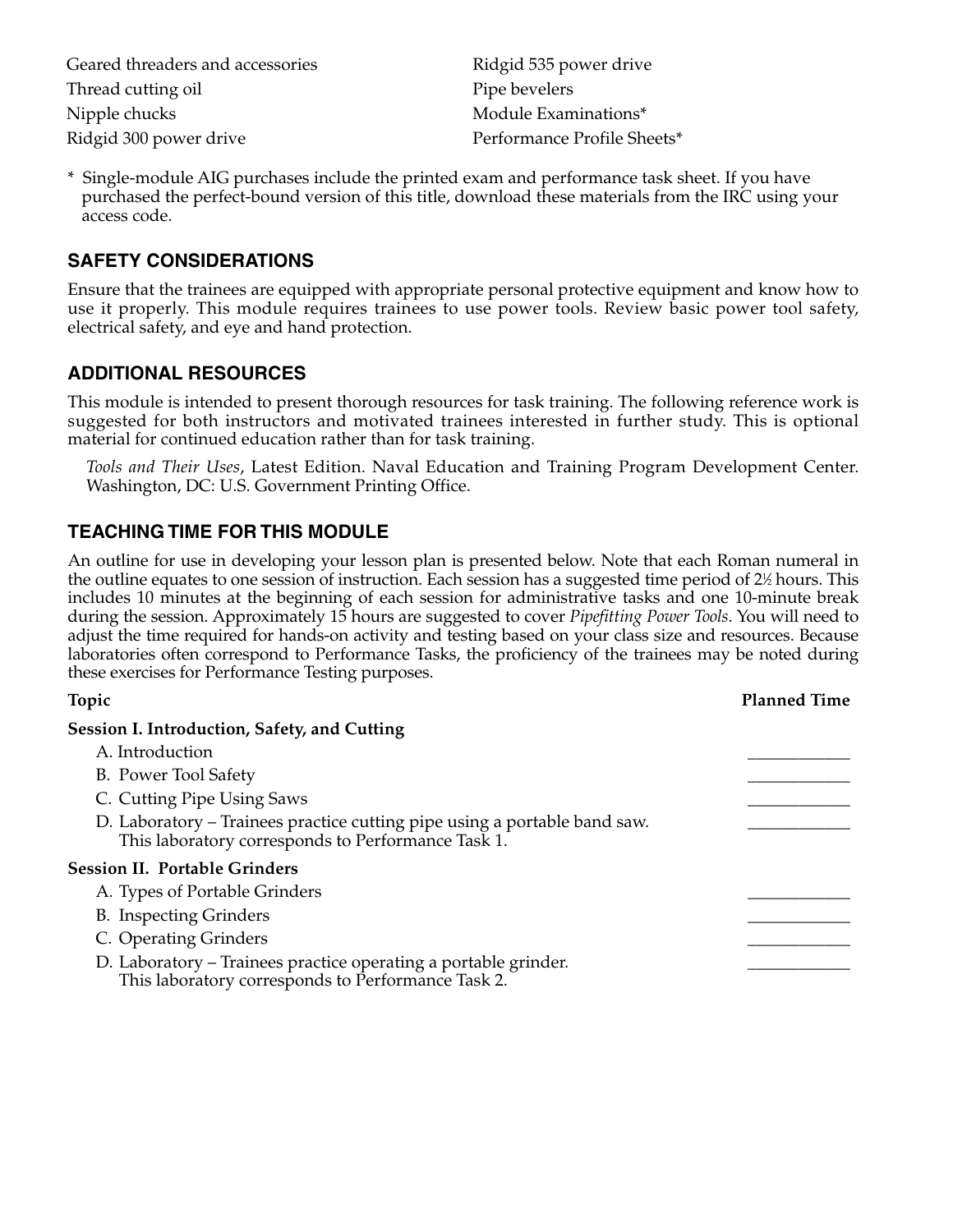## **Session III. Threading Machines**

| A. Loading Pipe into a Threading Machine                                                                                                                                                                                                    |  |
|---------------------------------------------------------------------------------------------------------------------------------------------------------------------------------------------------------------------------------------------|--|
| B. Cutting and Reaming Pipe                                                                                                                                                                                                                 |  |
| C. Replacing Dies                                                                                                                                                                                                                           |  |
| D. Laboratory – Trainees practice replacing dies in a threading machine.                                                                                                                                                                    |  |
| This laboratory corresponds to Performance Task 3.                                                                                                                                                                                          |  |
| E. Threading Operations                                                                                                                                                                                                                     |  |
| F. Machine Maintenance                                                                                                                                                                                                                      |  |
| G. Laboratory – Trainees practice cutting, reaming, and threading pipe<br>using a threading machine. This laboratory corresponds to Performance Task 4.                                                                                     |  |
| <b>Session IV. Special Threading Applications</b>                                                                                                                                                                                           |  |
| A. Cutting and Threading Nipples                                                                                                                                                                                                            |  |
| B. Threading Pipe Using a Geared Threader                                                                                                                                                                                                   |  |
| C. Laboratory – Trainees practice cutting and threading nipples using a                                                                                                                                                                     |  |
| nipple chuck. This laboratory corresponds to Performance Task 5.                                                                                                                                                                            |  |
| <b>Session V. Portable Power Drives and Power Bevelers</b>                                                                                                                                                                                  |  |
| A. Portable Power Drives                                                                                                                                                                                                                    |  |
| B. Laboratory – Trainees practice threading pipe using a portable power drive.<br>This laboratory corresponds to Performance Task 6.                                                                                                        |  |
| C. Power Bevelers                                                                                                                                                                                                                           |  |
| D. Laboratory – Trainees practice identifying several pipe bevelers.<br>This laboratory corresponds to Performance Task 7.                                                                                                                  |  |
| Session VI. Review, Module Examination, and Performance Testing                                                                                                                                                                             |  |
| A. Review                                                                                                                                                                                                                                   |  |
| <b>B.</b> Module Examination                                                                                                                                                                                                                |  |
| 1. Trainees must score 70 percent or higher to receive recognition from NCCER.                                                                                                                                                              |  |
| 2. Record the testing results on Craft Training Report Form 200, and submit the<br>results to the Training Program Sponsor.                                                                                                                 |  |
| C. Performance Testing                                                                                                                                                                                                                      |  |
| 1. Trainees must perform each task to the satisfaction of the instructor to receive<br>recognition from NCCER. If applicable, proficiency noted during laboratory<br>exercises can be used to satisfy the Performance Testing requirements. |  |
| 2. Description to the west the one Cueft Turkings Depart Four 200, and automit the                                                                                                                                                          |  |

2. Record the testing results on Craft Training Report Form 200, and submit the results to the Training Program Sponsor.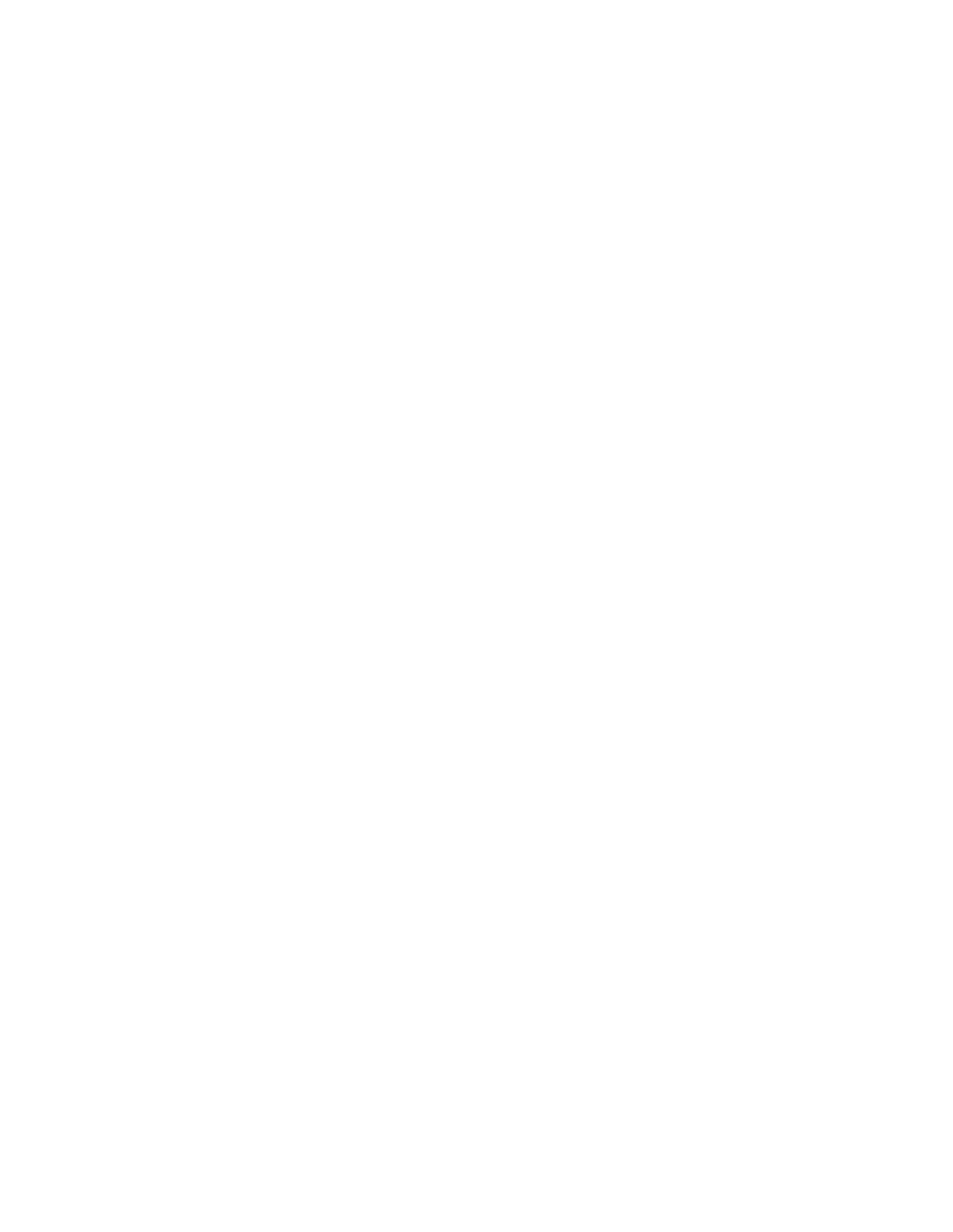## **Oxyfuel Cutting Annotated Instructor's Guide**

## **MODULE OVERVIEW**

This module explains the safety requirements for oxyfuel cutting. It identifies oxyfuel cutting equipment and setup requirements. It explains how to light, adjust, and shut down oxyfuel equipment. Trainees will perform cutting techniques that include straight line, piercing, bevels, and washing.

#### **PREREQUISITES**

Prior to training with this module, it is recommended that the trainee shall have successfully completed *Core Curriculum;* and *Pipefitting Level One*, Modules 08101-06 through 08103-06.

#### **OBJECTIVES**

Upon completion of this module, the trainee will be able to do the following:

- 1. Identify and explain the use of oxyfuel cutting equipment.
- 2. Set up oxyfuel equipment.
- 3. Light and adjust an oxyfuel torch.
- 4. Shut down oxyfuel cutting equipment.
- 5. Disassemble oxyfuel equipment.
- 6. Change empty cylinders.
- 7. Perform oxyfuel cutting:
	- Straight line and square shapes
	- Piercing and slot cutting
	- Bevels
	- Washing
- 8. Operate a motorized, portable oxyfuel gas cutting machine.

#### **PERFORMANCE TASKS**

Under the supervision of the instructor, the trainee should be able to do the following:

- 1. Set up oxyfuel equipment.
- 2. Light and adjust an oxyfuel cutting torch.
- 3. Shut down oxyfuel cutting equipment.
- 4. Disassemble oxyfuel equipment.
- 5. Change empty cylinders.
- 6. Perform straight line and square shape cutting.
- 7. Perform piercing and slot cutting.
- 8. Perform bevel cutting.
- 9. Perform washing.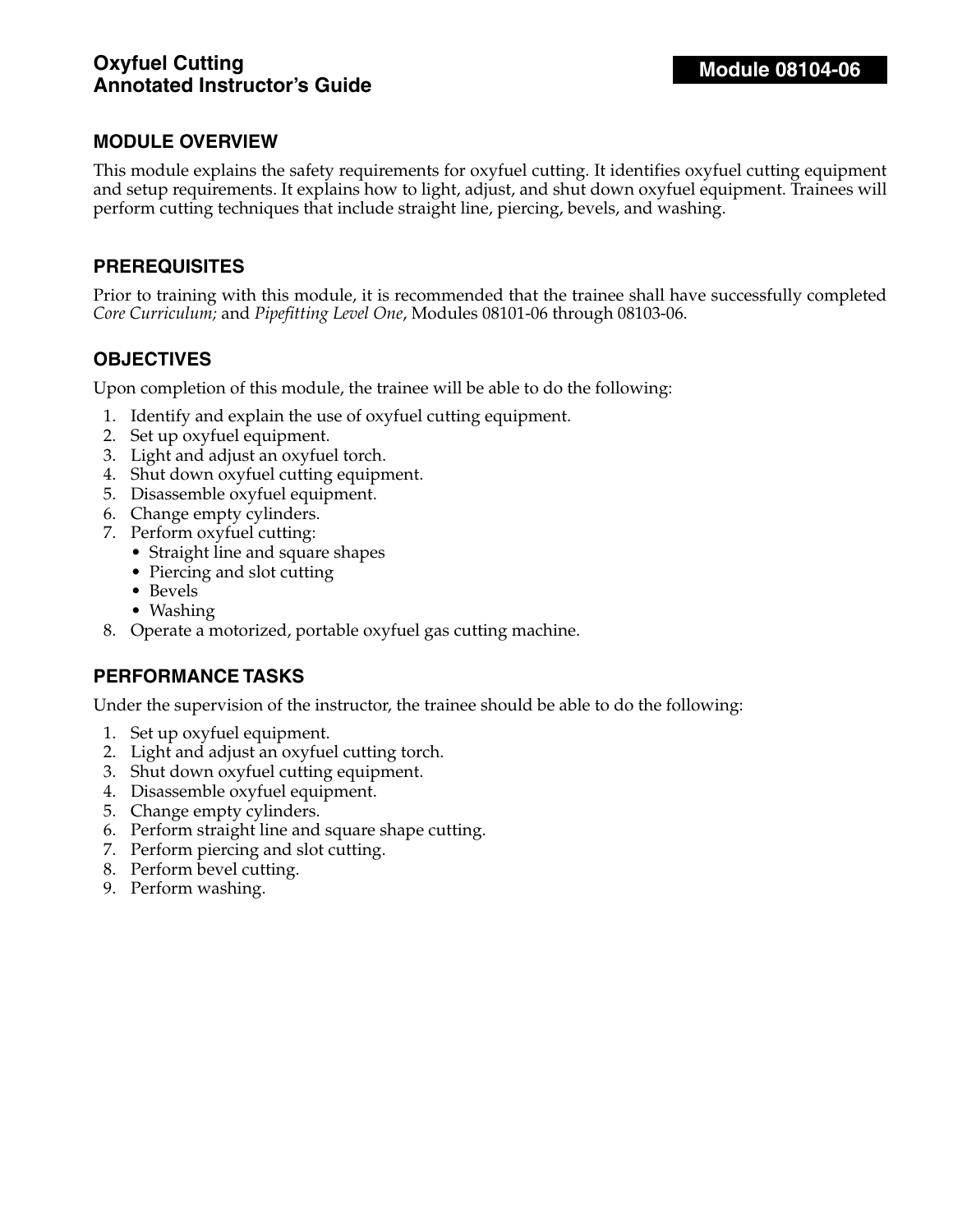# **MATERIALS AND EQUIPMENT LIST**

| Overhead projector and screen                          | Assorted acetylene, liquefied fuel gas, and special- |
|--------------------------------------------------------|------------------------------------------------------|
| Transparencies                                         | purpose cutting torch tips                           |
| <b>Blank acetate sheets</b>                            | Tip cleaners                                         |
| Transparency pens                                      | Tip drills                                           |
| Whiteboard/chalkboard                                  | Mechanical guide                                     |
| Markers/chalk                                          | Cylinder cart                                        |
| Pencils and scratch paper                              | Motorized oxyfuel track cutter                       |
| Appropriate personal protective equipment:             | Framing squares                                      |
| Safety goggles                                         | Combination squares with protractor head             |
| Face shields                                           | Tape measure                                         |
| Welding helmets<br>Ear protection                      | Soapstone                                            |
| Welding cap                                            | Penknife                                             |
| Leather jacket                                         | Pliers                                               |
| Leather pants or chaps<br>Gauntlet-type welding gloves | Chipping hammer                                      |
| Respirators                                            | Friction lighter                                     |
| ANSI Z49.1-1999                                        | Vendor cutting tip chart                             |
| OSHA 29 CFR 1910.146                                   | Wrenches (torch, hose, and regulator)                |
| MSDS for cutting products                              | Steel plate                                          |
| Oxygen cylinder with cap                               | Thin (16 to 10 gauge)                                |
| Fuel gas cylinder with cap                             | Thick $(\frac{1}{4}$ inch to 1 inch)                 |
| Regulators (oxygen and fuel gas)                       | Television with VCR or DVD (optional)                |
| Hose set                                               | Welding safety video (optional)                      |
| One-piece cutting torch                                | Module Examinations*                                 |
| Combination cutting torch and torch tips               | Performance Profile Sheets*                          |

\* Single-module AIG purchases include the printed exam and performance task sheet. If you have purchased the perfect-bound version of this title, download these materials from the IRC using your access code.

## **SAFETY CONSIDERATIONS**

Ensure that the trainees are equipped with appropriate personal protective equipment and know how to use it properly. This module requires that the trainees operate oxyfuel cutting equipment. Ensure that trainees are briefed on fire and shop safety policies prior to performing any work. Emphasize the special safety precautions associated with the use of cylinders and oxyfuel cutting equipment.

# **ADDITIONAL RESOURCES**

This module is intended to present thorough resources for task training. The following reference works are suggested for both instructors and motivated trainees interested in further study. These are optional materials for continued education rather than for task training.

*Safety in Welding, Cutting, and Allied Processes*, *ANSI Z49.1-99*, 1999. Miami, FL: American Welding Society.

*Welder's Handbook*, Richard Finch, 1997. New York, NY: The Berkley Publishing Group, Inc.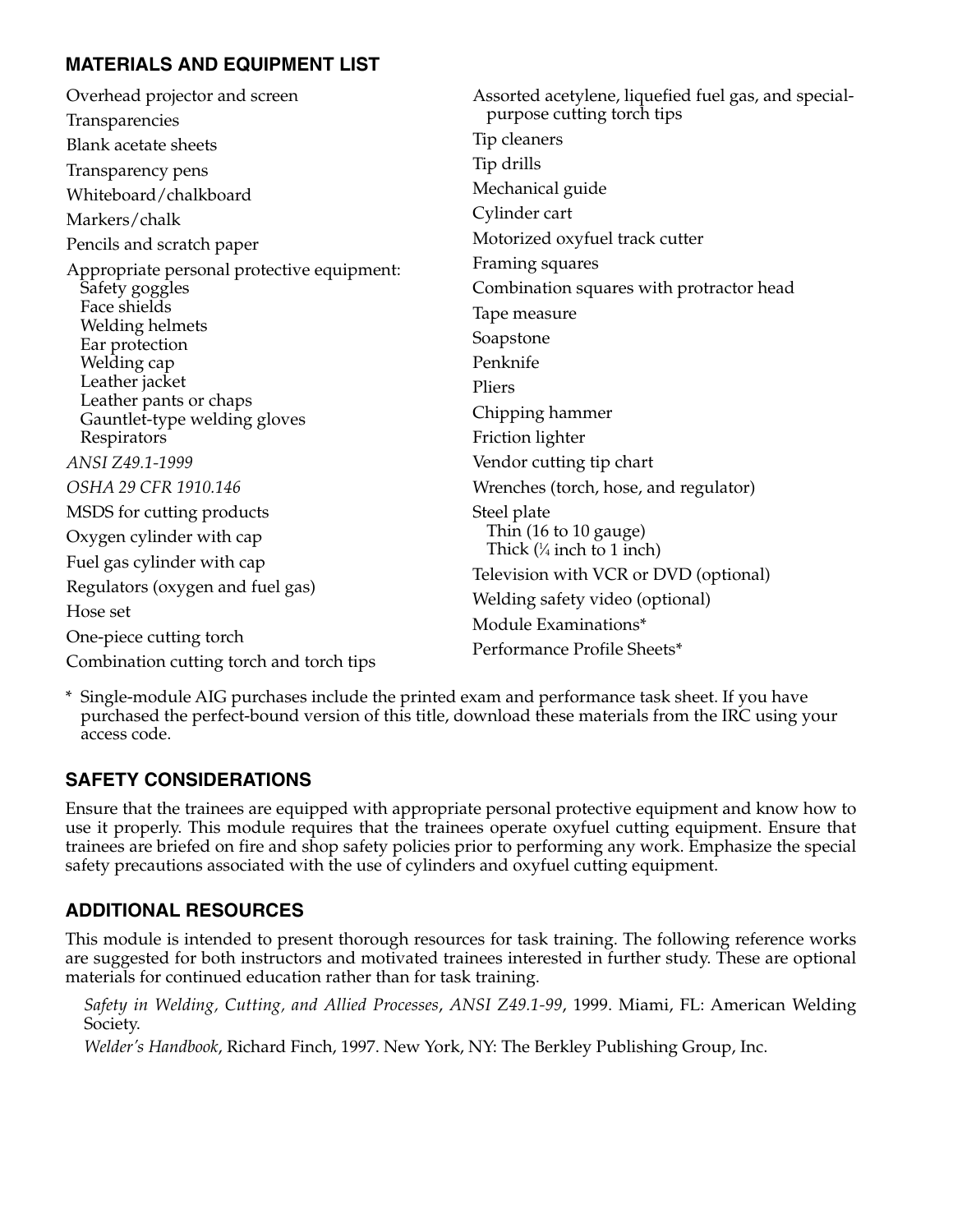## **TEACHING TIME FOR THIS MODULE**

An outline for use in developing your lesson plan is presented below. Note that each Roman numeral in the outline equates to one session of instruction. Each session has a suggested time period of 2½ hours. This includes 10 minutes at the beginning of each session for administrative tasks and one 10-minute break during the session. Approximately 171 ⁄2 hours are suggested to cover *Oxyfuel Cutting*. You will need to adjust the time required for hands-on activity and testing based on your class size and resources. Because laboratories often correspond to Performance Tasks, the proficiency of the trainees may be noted during these exercises for Performance Testing purposes.

| Topic                                                                                                                                          | <b>Planned Time</b> |
|------------------------------------------------------------------------------------------------------------------------------------------------|---------------------|
| Session I. Introduction, Safety, and Oxyfuel Cutting Equipment                                                                                 |                     |
| A. Introduction                                                                                                                                |                     |
| <b>B.</b> Oxyfuel Cutting Safety                                                                                                               |                     |
| C. Oxyfuel Cutting Equipment                                                                                                                   |                     |
| 1. Cylinders, Regulators, and Hoses                                                                                                            |                     |
| 2. Cutting Torch, Tips, and Tip Equipment                                                                                                      |                     |
| 3. Friction Lighters                                                                                                                           |                     |
| 4. Cylinder Cart                                                                                                                               |                     |
| 5. Soapstone Markers                                                                                                                           |                     |
| 6. Specialized Equipment                                                                                                                       |                     |
| <b>Session II. Setting Up Oxyfuel Equipment</b>                                                                                                |                     |
| A. Setting Up Oxyfuel Equipment                                                                                                                |                     |
| 1. Cylinders                                                                                                                                   |                     |
| 2. Hoses and Regulators                                                                                                                        |                     |
| 3. Torches and Tips                                                                                                                            |                     |
| 4. Purging and Testing                                                                                                                         |                     |
| B. Laboratory - Trainees practice setting up oxyfuel equipment.<br>This laboratory corresponds to Performance Task 1.                          |                     |
| <b>Session III. Torch Operations</b>                                                                                                           |                     |
| A. Controlling the Oxyfuel Torch Flame                                                                                                         |                     |
| B. Laboratory - Trainees practice lighting and adjusting an oxyfuel cutting<br>torch. This laboratory corresponds to Performance Task 2.       |                     |
| C. Shutting Down Oxyfuel Equipment                                                                                                             |                     |
| D. Laboratory - Trainees practice shutting down an oxyfuel cutting outfit.<br>This laboratory corresponds to Performance Task 3.               |                     |
| E. Disassembling Oxyfuel Equipment                                                                                                             |                     |
| F. Laboratory - Trainees practice disassembling an oxyfuel cutting outfit.<br>This laboratory corresponds to Performance Task 4.               |                     |
| G. Changing Empty Cylinders                                                                                                                    |                     |
| H. Laboratory - Trainees practice changing empty cylinders on an oxyfuel<br>cutting outfit. This laboratory corresponds to Performance Task 5. |                     |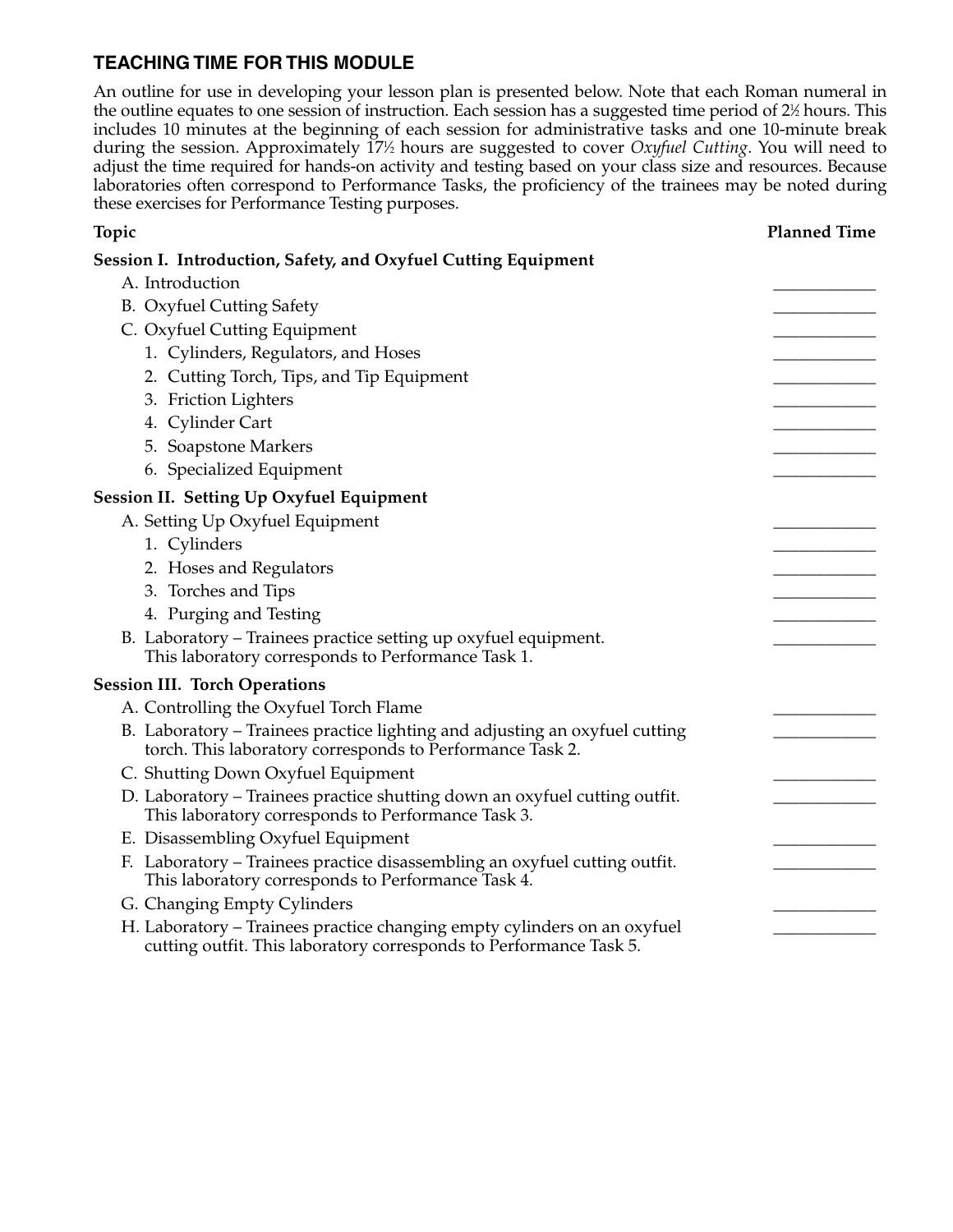#### **Sessions IV through VI. Performing Cutting Operations**

- A. Performing Cutting Procedures
- B. Portable Oxyfuel Cutting Machine Operation
- C. Laboratory Trainees practice straight line and square shape cutting with an oxyfuel cutting torch. This laboratory corresponds to Performance Task 6.
- D. Laboratory Trainees practice piercing and slot cutting with an oxyfuel cutting torch. This laboratory corresponds to Performance Task 7.
- E. Laboratory Trainees practice bevel cutting with an oxyfuel cutting torch. This laboratory corresponds to Performance Task 8.
- F. Laboratory Trainees practice washing with an oxyfuel cutting torch. This laboratory corresponds to Performance Task 9.

#### **Session VII. Review, Module Examination, and Performance Testing**

- A. Review \_\_\_\_\_\_\_\_\_\_\_\_
- B. Module Examination
	- 1. Trainees must score 70 percent or higher to receive recognition from NCCER.
	- 2. Record the testing results on Craft Training Report Form 200, and submit the results to the Training Program Sponsor.
- C. Performance Testing
	- 1. Trainees must perform each task to the satisfaction of the instructor to receive recognition from NCCER. If applicable, proficiency noted during laboratory exercises can be used to satisfy the Performance Testing requirements.
	- 2. Record the testing results on Craft Training Report Form 200, and submit the results to the Training Program Sponsor.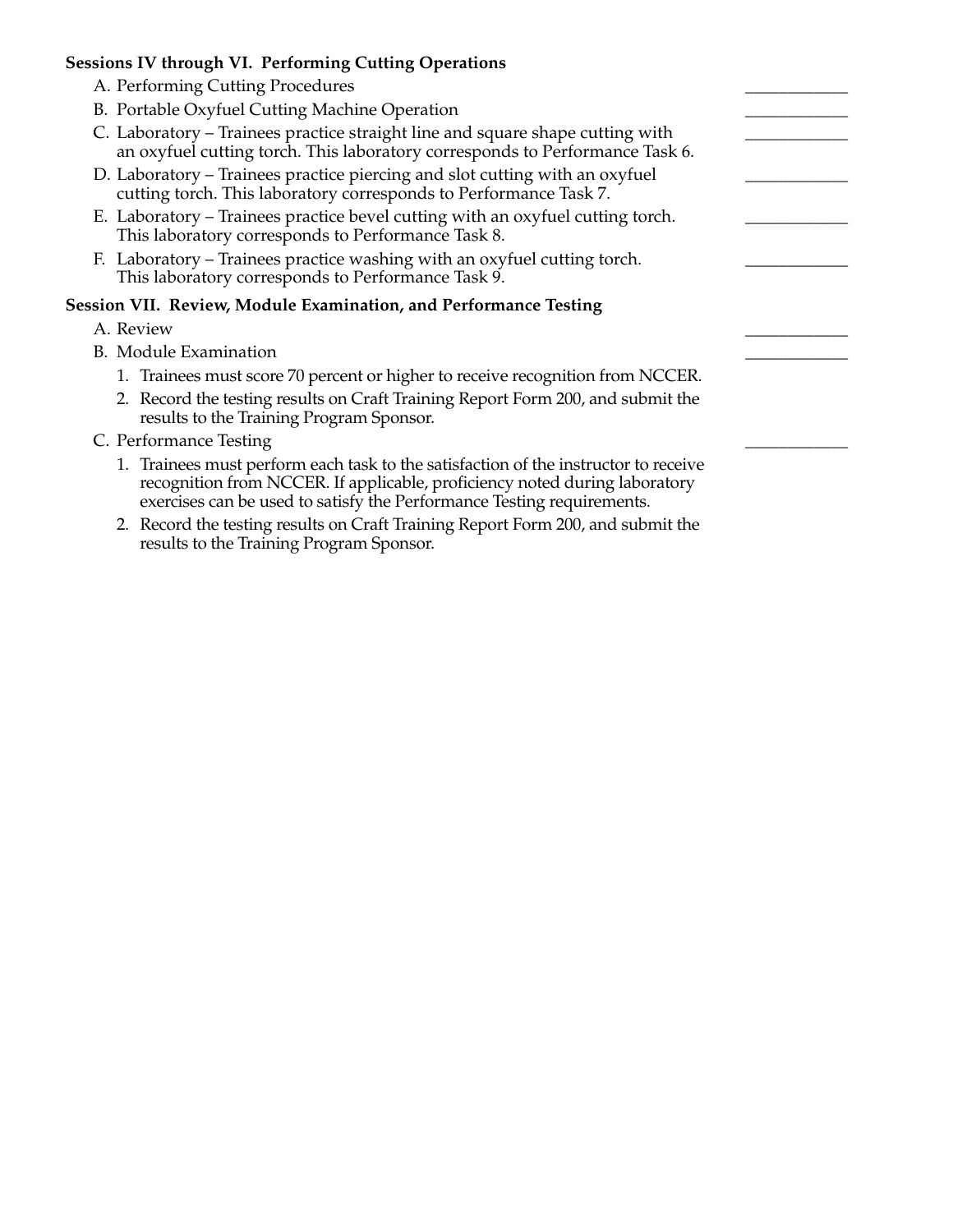This module covers hazards and general safety procedures governing the use of stepladders, straight and extension ladders, fixed scaffolds, and rolling scaffolds.

#### **PREREQUISITES**

Prior to training with this module, it is recommended that the trainee shall have successfully completed *Core Curriculum;* and *Pipefitting Level One*, Modules 08101-06 through 08104-06.

#### **OBJECTIVES**

Upon completion of this module, the trainee will be able to do the following:

- 1. Identify the different types of ladders and scaffolds used on a work site.
- 2. Describe how to safely use ladders and scaffolding.
- 3. Properly set up, inspect, and use stepladders, extension ladders, and scaffolding.

#### **PERFORMANCE TASKS**

Under the supervision of the instructor, the trainee should be able to do the following:

- 1. Select, inspect, and use stepladders.
- 2. Select, inspect, and use straight and extension ladders.
- 3. Erect, inspect, and disassemble tubular buck scaffolding.

## **MATERIALS AND EQUIPMENT LIST**

| Overhead projector and screen             | Transporter                                                              |
|-------------------------------------------|--------------------------------------------------------------------------|
| Transparencies                            | Twelve hinge pins                                                        |
| <b>Blank acetate sheets</b>               | Two middle guard rails                                                   |
| Transparency pens                         | Two scaffold cross braces                                                |
| Whiteboard/chalkboard                     | Two scaffold planks with safety                                          |
| Markers/chalk                             | Two scaffold upper end frames                                            |
| Pencils and scratch paper                 | Two scaffold vertical supports                                           |
| Appropriate personal protective equipment | Two top guardrails                                                       |
| Stepladder                                | Company safety manual with procedures for fall                           |
| Platform ladder                           | protection and rescue after a fall                                       |
| Straight ladder                           | Scaffolding tags                                                         |
| <b>Extension ladder</b>                   | OSHA requirements for scaffolds: 29 CFR 1926.450,<br>Subpart L Scaffolds |
| Personal fall arrest system               |                                                                          |
| Pliers                                    | Television with VCR or DVD (optional)                                    |
| Four base plates                          | Safety training video (optional)                                         |
| Four caster wheels                        | Module Examinations*                                                     |
|                                           | Performance Profile Sheets*                                              |
| Four leveling jacks                       |                                                                          |
| Four toe boards                           |                                                                          |

\* Single-module AIG purchases include the printed exam and performance task sheet. If you have purchased the perfect-bound version of this title, download these materials from the IRC using your access code.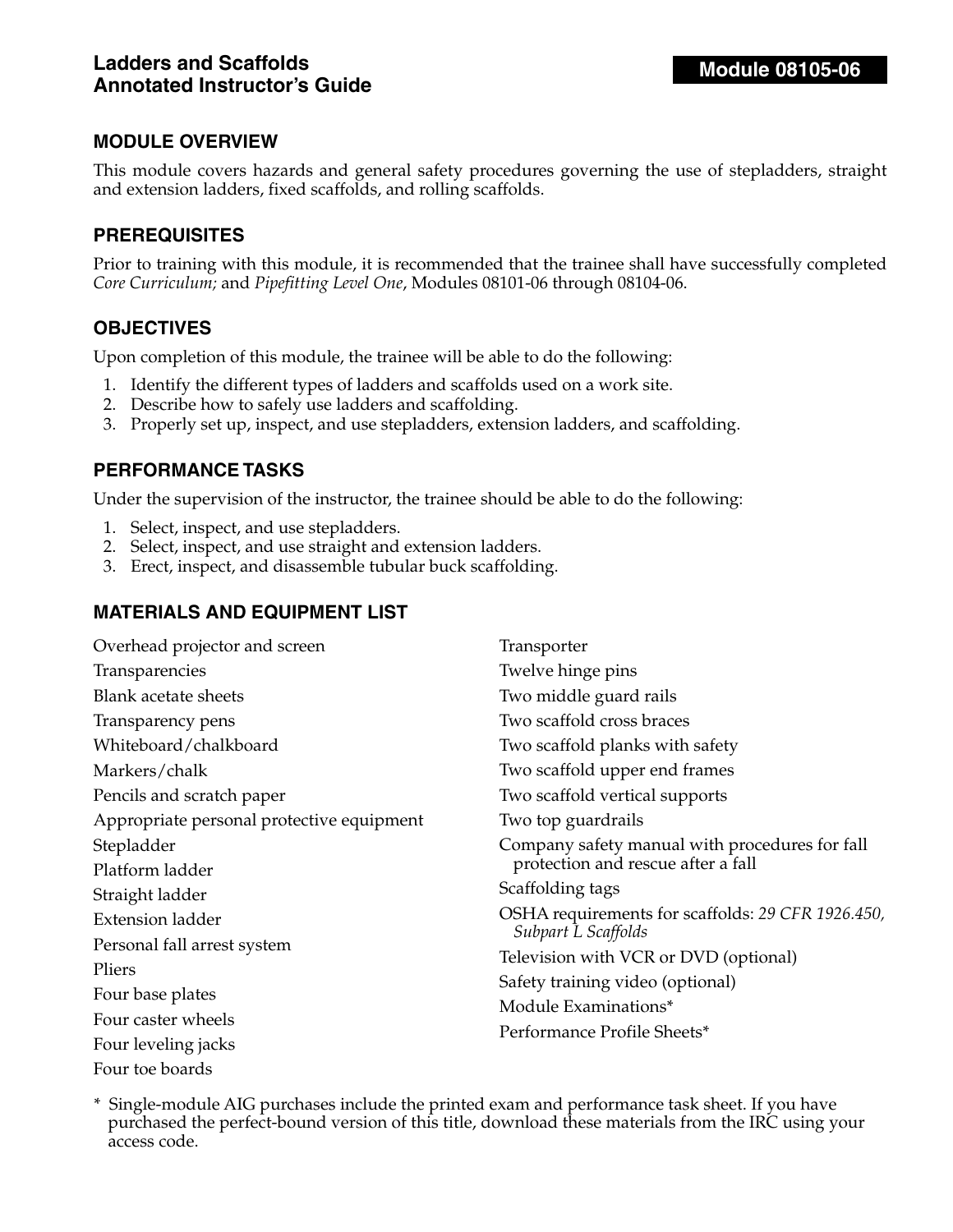## **SAFETY CONSIDERATIONS**

Ensure that the trainees are equipped with appropriate personal protective equipment and know how to use it properly. This module requires trainees to use ladders and scaffolding. Review fall hazards and personal fall arrest systems.

## **ADDITIONAL RESOURCES**

This module is intended to present thorough resources for task training. The following reference work is suggested for both instructors and motivated trainees interested in further study. This is optional material for continued education rather than for task training.

*Occupational Safety and Health Standards for the Construction Industry*, Latest Edition. Occupational Safety and Health Administration. U.S. Department of Labor. Washington, DC: U.S. Government Printing Office.

## **TEACHING TIME FOR THIS MODULE**

An outline for use in developing your lesson plan is presented below. Note that each Roman numeral in the outline equates to one session of instruction. Each session has a suggested time period of 2½ hours. This includes 10 minutes at the beginning of each session for administrative tasks and one 10-minute break during the session. Approximately 12.5 hours are suggested to cover *Ladders and Scaffolds*. You will need to adjust the time required for hands-on activity and testing based on your class size and resources. Because laboratories often correspond to Performance Tasks, the proficiency of the trainees may be noted during these exercises for Performance Testing purposes.

| Topic                                                                                                                                                                                                                                       | <b>Planned Time</b> |
|---------------------------------------------------------------------------------------------------------------------------------------------------------------------------------------------------------------------------------------------|---------------------|
| <b>Sessions I and II. Introduction and Ladders</b>                                                                                                                                                                                          |                     |
| A. Introduction                                                                                                                                                                                                                             |                     |
| B. Stepladders                                                                                                                                                                                                                              |                     |
| C. Laboratory – Trainees practice selecting, inspecting, and using a stepladder.<br>This laboratory corresponds to Performance Task 1.                                                                                                      |                     |
| D. Straight and Extension Ladders                                                                                                                                                                                                           |                     |
| E. Laboratory – Trainees practice selecting, inspecting, and using straight<br>and extension ladders. This laboratory corresponds to Performance Task 2.                                                                                    |                     |
| <b>Sessions III and IV. Scaffolding</b>                                                                                                                                                                                                     |                     |
| A. Using and Caring for Tubular Buck Scaffolding                                                                                                                                                                                            |                     |
| B. Using and Caring for Pole Scaffolding                                                                                                                                                                                                    |                     |
| C. Rolling Scaffolding                                                                                                                                                                                                                      |                     |
| D. Scaffolding Hazards                                                                                                                                                                                                                      |                     |
| E. Scaffolding Safety Guidelines                                                                                                                                                                                                            |                     |
| F. Rescue After a Fall                                                                                                                                                                                                                      |                     |
| G. Laboratory - Trainees practice erecting, inspecting, and disassembling<br>scaffolding. This laboratory corresponds to Performance Task 3.                                                                                                |                     |
| <b>Session V. Review, Module Examination, and Performance Testing</b>                                                                                                                                                                       |                     |
| A. Review                                                                                                                                                                                                                                   |                     |
| <b>B.</b> Module Examination                                                                                                                                                                                                                |                     |
| 1. Trainees must score 70 percent or higher to receive recognition from NCCER.                                                                                                                                                              |                     |
| 2. Record the testing results on Craft Training Report Form 200, and submit the<br>results to the Training Program Sponsor.                                                                                                                 |                     |
| C. Performance Testing                                                                                                                                                                                                                      |                     |
| 1. Trainees must perform each task to the satisfaction of the instructor to receive<br>recognition from NCCER. If applicable, proficiency noted during laboratory<br>exercises can be used to satisfy the Performance Testing requirements. |                     |
| 2. Record the testing results on Craft Training Report Form 200, and submit the<br>results to the Training Program Sponsor.                                                                                                                 |                     |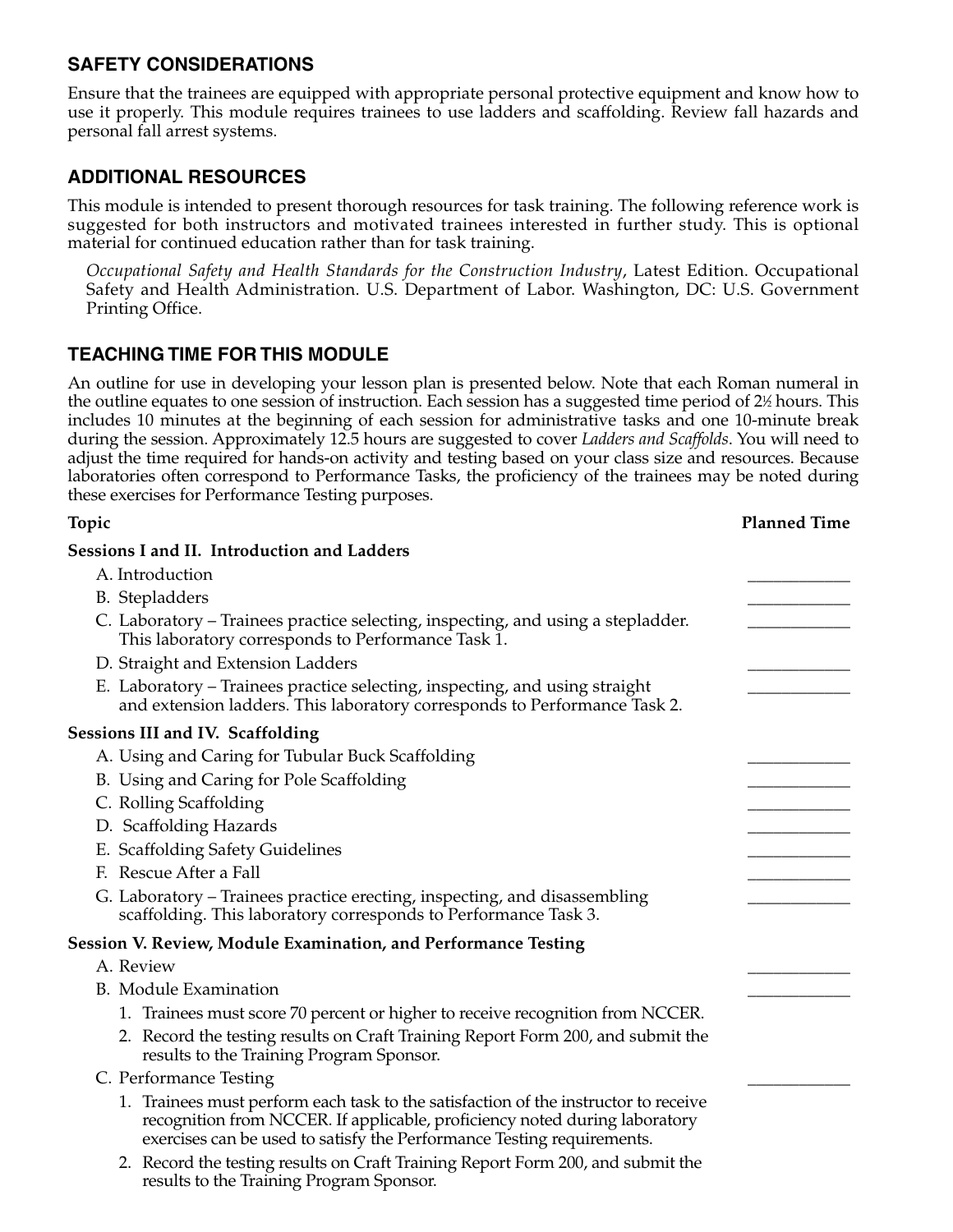This module explains the applications, proper use, and safety considerations for using engine-driven generators, welding machines, air compressors, pumps, forklift trucks, and hydraulic cranes.

#### **PREREQUISITES**

Prior to training with this module, it is recommended that the trainee shall have successfully completed *Core Curriculum;* and *Pipefitting Level One*, Modules 08101-06 through 08105-06.

#### **OBJECTIVES**

Upon completion of this module, the trainee will be able to do the following:

- 1. State the safety precautions associated with the use of motor-driven equipment on job sites.
- 2. Identify and explain the operation and use of the following motor-driven equipment.
	- Welding machines
	- Portable generators
	- Air compressors
	- Portable pumps
	- Aerial lifts
	- Forklifts
	- Compaction equipment
	- Trenching equipment
	- Backhoe loaders
	- Mobile cranes
- 3. Perform prestart checks and operate the following equipment:
	- Portable generators
	- Welding machines
	- Portable pumps
	- Air compressors

#### **PERFORMANCE TASKS**

Under the supervision of the instructor, the trainee should be able to do the following:

- 1. Perform all prestart checks for engine-driven generators.
- 2. Set up and operate engine-driven welding machines.
- 3. Operate engine-driven generators.
- 4. Perform all prestart checks for portable air compressors.
- 5. Operate portable air compressors.
- 6. Identify portable pumps to use for specific applications.
- 7. Identify forklift trucks and recognize safety hazards involved in working around them.
- 8. Identify types of hydraulic cranes and recognize safety hazards involved in working around them.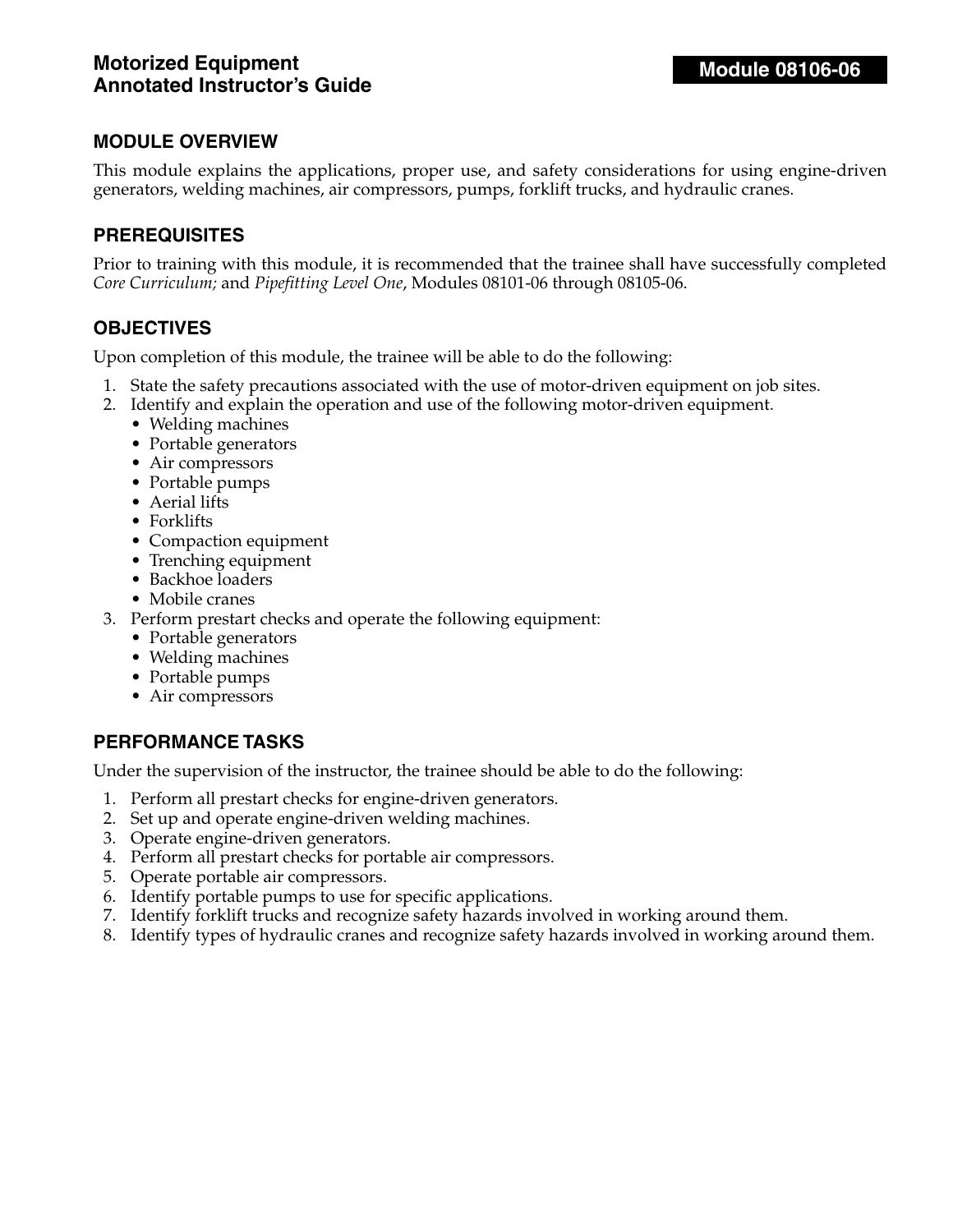## **MATERIALS AND EQUIPMENT LIST**

| Overhead projector and screen             | Portable air compressor and accessories   |
|-------------------------------------------|-------------------------------------------|
| Transparencies                            | Portable air compressor operator's manual |
| <b>Blank acetate sheets</b>               | Portable pumps and accessories            |
| Transparency pens                         | Portable pump operator's manual           |
| Whiteboard/chalkboard                     | 29 CFR 1926.453                           |
| Markers/chalk                             | Aerial lift operator's manual             |
| Pencils and scratch paper                 | Compactor operator's manual               |
| Appropriate personal protective equipment | Forklift operator's manual                |
| Portable generators and accessories       | Backhoe operator's manual                 |
| Portable generator operator's manual      | Trencher operator's manual                |
| Welding machine and accessories           | Module Examinations*                      |
| Welding machine operator's manual         | Performance Profile Sheets*               |

\* Single-module AIG purchases include the printed exam and performance task sheet. If you have purchased the perfect-bound version of this title, download these materials from the IRC using your access code.

## **SAFETY CONSIDERATIONS**

Ensure that the trainees are equipped with appropriate personal protective equipment and know how to use it properly. This module requires trainees to use various types of motorized equipment. Review hazards associated with each type of equipment and general precautions needed when operating motorized equipment.

## **ADDITIONAL RESOURCES**

This module is intended to present thorough resources for task training. The following reference works are suggested for both instructors and motivated trainees interested in further study. These are optional materials for continued education rather than for task training.

*Construction Equipment Guide*, Latest Edition. New York, NY: John Wiley & Sons.

*Machinery Handbook*, Latest Edition. Erik Oberg, Franklin D. Jones, Holbrook L Horton, and Henry H Ryffel. New York, NY: Industrial Press, Inc.